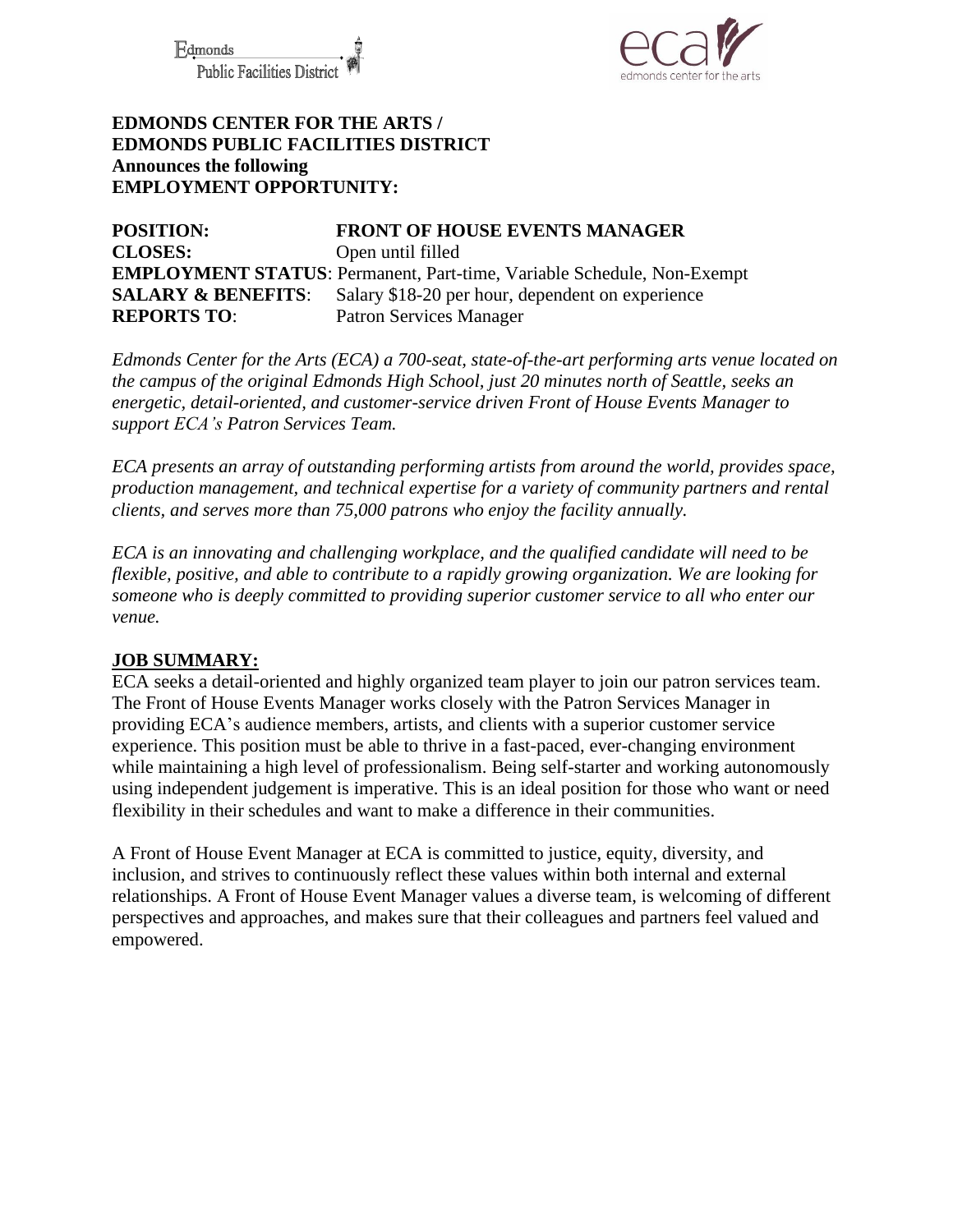## **KEY RESPONSIBILITIES:**

#### **Event Management**

- Manage front of house operations for ECA presentations, rental events, meetings, and a variety of other events.
- Responsible for the care and safety of our patrons before, during and after events.
- Provide and ensure outstanding customer service by anticipating and fulfilling patron needs.
- Assist the Patron Services Manager in developing, nurturing, managing, and training a team of volunteer staffers.
- Conduct briefings for the front of house team/volunteers prior to events.
- Ensure that all front of house and patron areas are in order and present a safe and inviting environment.
- Be present through conclusion of performance and exiting of patrons.
- Work with merchandise sales representatives to settle commission payments.
- Complete and submit necessary reports at the end of the event with all pertinent information.
- Coordinate lock down of all front of house exits and venue.
- Adjust priorities and respond with a sense of urgency to matters of importance.
- Keep the Patron Services Manager promptly and fully informed of any situation that requires immediate management attention.
- Act as a team player working with other departments to realize shared goals and objectives while maintaining positive and productive working relationships.
- Respond quickly and calmly in emergency situations, providing basic First Aid if/when needed, and generating documentation after each incident.
- Perform other relevant duties and additional projects as assigned.

# **PREFERRED KNOWLEDGE, SKILLS AND ABILITIES:**

- Must be able to organize and prioritize work, be proactive, take initiative, follow through, and simultaneously manage multiple priorities to ensure goals are met in a timely manner. Excellent attention to detail required.
- Interest in and ability to work well in team setting, as well as independently; be flexible and adapt well to different dynamics in a fast-paced work environment.
- Excellent customer service and management skills.
- Outstanding interpersonal skills, and a friendly, welcoming, and professional demeanor.
- Effective crowd management skills.
- Demonstrated cultural competence to effectively interact, work, and develop meaningful relationships with people of diverse identities, perspectives, and cultural backgrounds.
- Knowledge of and interest in the performing arts
- Must be able to operate equipment related to retail and theatre operations such as electronic cash registers, credit card terminals, and ticket scanning equipment.
- Working knowledge in MS Office suite including MS Word, Excel, PowerPoint, and **Outlook**